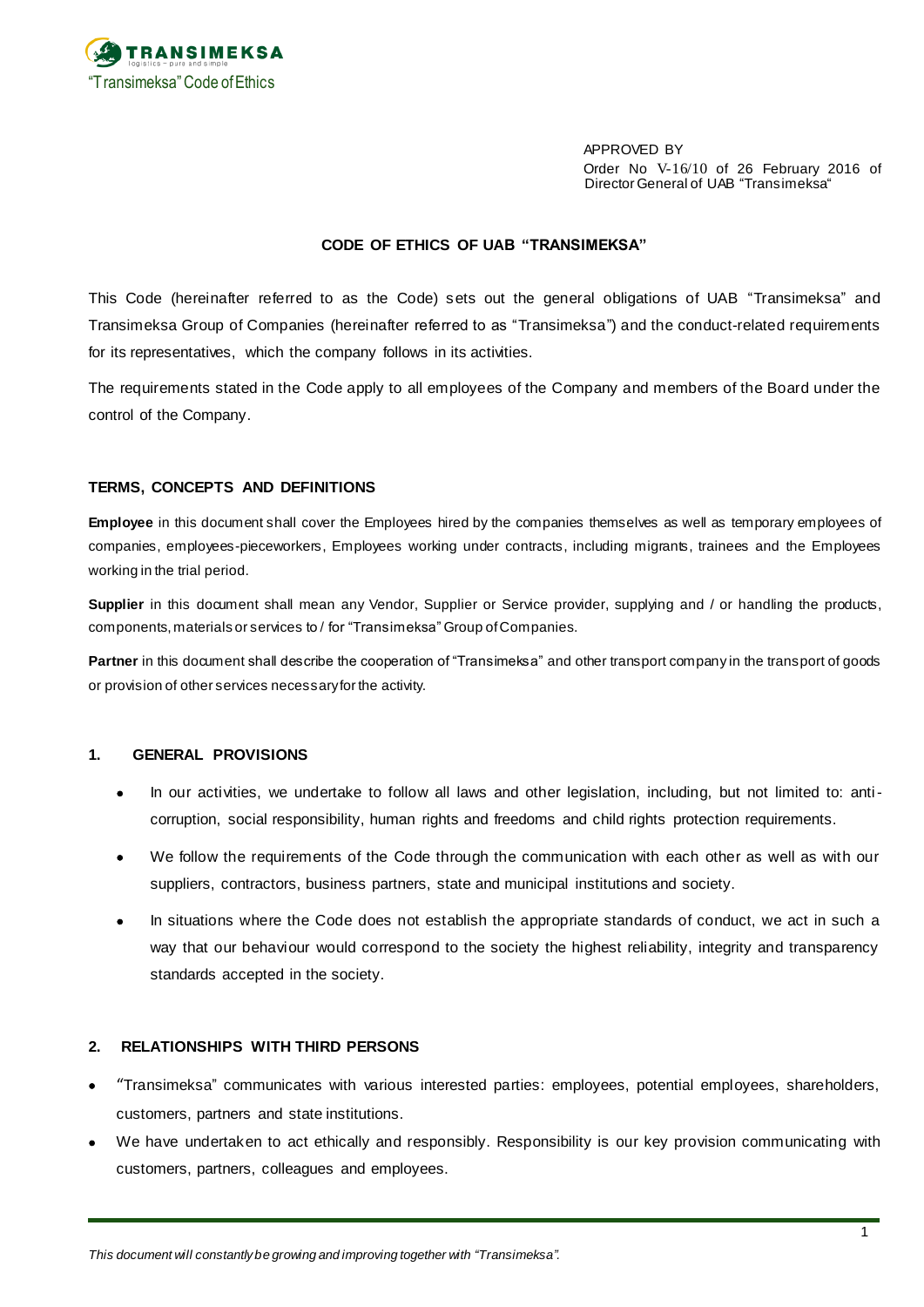

- Our business decisions and actions are based on the principles of the greatest benefit to "Transimeksa", customers and shareholders.
- To ensure the highest quality of freight services, we evaluate all possibilities and offer our customers only those solutions that meet their needs best.
- We develop the culture of quality; continuously improve the freight services and management solutions. The main indicator of our success we consider the best feedback of customer our transportation services.
- Main capital of "Transimeksa" is professional, attentive, responsible and dedicated employees. We raise high professional and ethical requirements for all working in the company; we value honesty, loyalty and initiative.
- We care about the environment we live in, as well as what we will leave for the future. We seek to reduce the impact of the company on the environment. We constantly renew our trucks that meet the highest quality standards, and their technical specifications allow the reduction of environmental pollution.
- We follow the highest professional and ethical standards accepted in the society. We guarantee the dignity and respectful behaviour for everyone. We respect the right to privacy.
- We are always ready to deal with emerging problems and issue by means of cooperation, but strictly require appropriate execution of commitments or duties as well as liability of responsible persons, if this is not done.

## **3. SOCIAL RESPONSIBILITY**

- The most important values that underpin our daily activities are responsibility, flexibility and agility, continuous improvement, attention to people and environmental sustainability. Principle of our activity is transparent and ethical business.
- We dedicate our strengths and resources:
	- a) To help the society where we operate in to grow. We support the social, health, educational and sports projects beneficial to our society.
	- b) To assure the motivating conditions that stimulate the development for the people who work with us. We encourage creativity and initiative of our employees, invest in the improvement of professional competences and personal development of employees, we strive to create and maintain the balance of professional and personal life.
	- c) We introduce, implement and continuously improve proper environmental solutions that reduce material consumption and save resources. We periodically assess the impact of the company on the environment, plan and introduce the measure for the mitigation of impact on environment.

#### **4. REQUIREMENTS OF CONDUCT**

- **Main rules on professional and personal conduct of "Transimeksa":**
- The employee must work conscientiously and professionally perform the assigned job functions.
- The employee must be loyal to "Transimeksa" and represent the interests of "Transimeksa".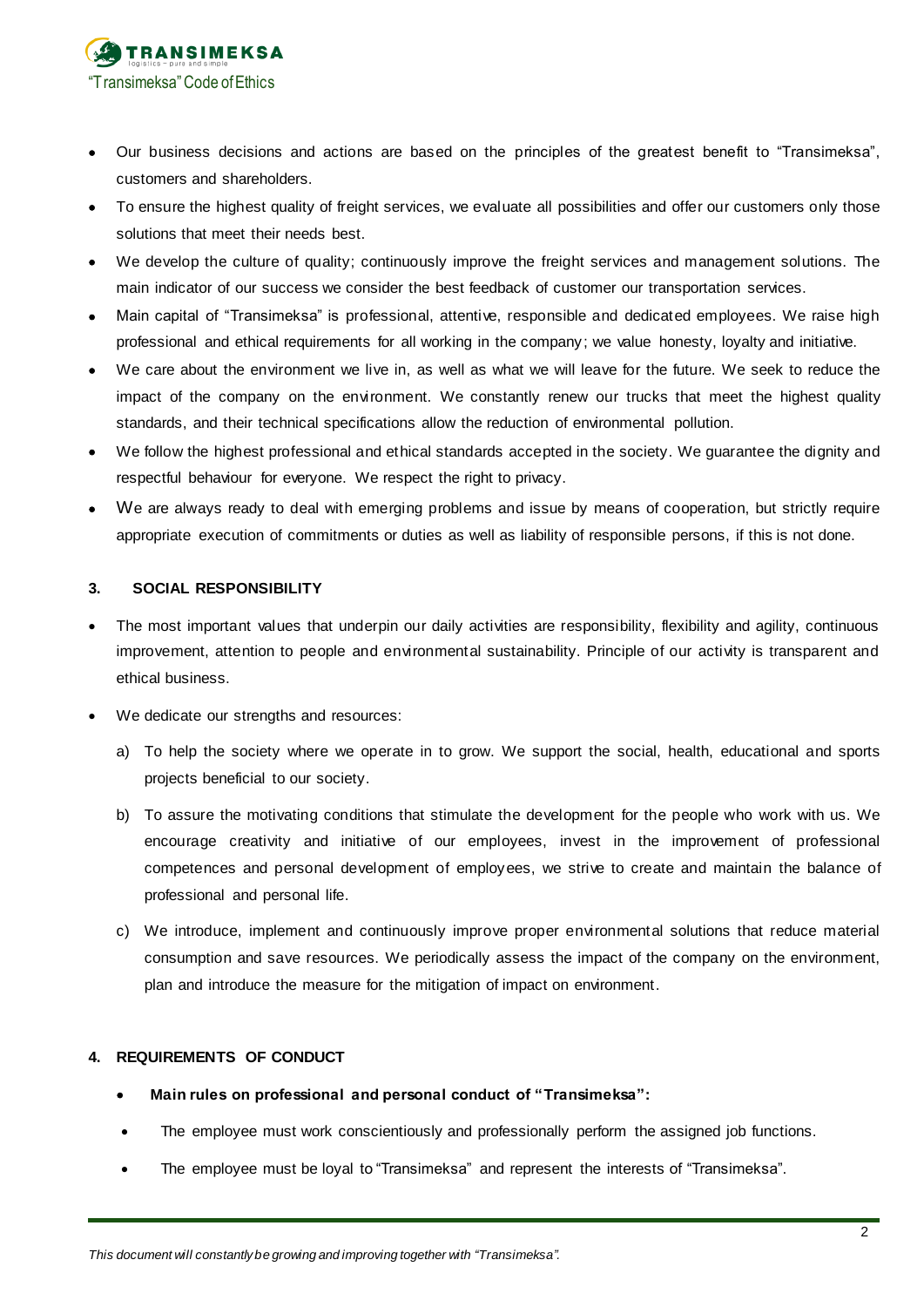

- The employee must avoid any conflict of interests.
- All employees in "Transimeksa" should behave tolerantly with each other, regardless of their positions.
- Within the area of "Transimeksa" and outside "Transimeksa", every employee must act without discrimination in respect of other employee (sex, race, religion, marital status, age, political opinion, nationality, disability, health, sexual orientation and other cases). All of our Suppliers and Partners must also follow the principles of equal rights.
- The employees are not subject to any form of restriction of the rights and freedoms of associations and collective negotiation.
- "Transimeksa" is strongly against the harassment and the psychological as well as physical abuse.
- Each employee of "Transimeksa" is enabled to submit a complaint on discrimination, harassment, psychological and physical abuse. The complainant us received and considered by the Trust persons appointed by the Board of "Transimeksa". Anonymous complaints can be submitted when meeting with Trust persons or by e-mail: [netylek@transimeksa.com.](mailto:netylek@transimeksa.com)
- The employees shall save all property of "Transimeksa" necessary for the performance of their work, but shall also take the necessary steps to prevent illegal use, damage or theft of the property.
- All employees of "Transimeksa" must pass regular examinations of their health.
	- By their appearance, language and behaviour, the Employees must set a good example herewith following the generally accepted rules of conduct.
	- An employee must not arrive at work under the influence of alcohol, drugs or other strong drinks.
	- To ensure the safety of an employee, his colleagues and the society, each driver of "Transimeksa" is checked with breath tester before and after the freight.
- **Gifts and hospitality**
	- We only accept the business gifts common in business practice. The employees must inform their line manager about the accepted gifts, except for low-value souvenirs (up to EUR 15). Accepted gifts are the possession of the Company and shall be kept in the space provided in the premises of the Company.
	- We accept invitations to free events, entertainment and free meals only if there are substantial business reasons. Before accepting an invitation to such events, the representative of "Transimeksa" shall assess whether it is not aimed at making any illegal effect.
	- Representatives of "Transimeksa" shall give only symbolic gifts to third parties intended for the improvement of "Transimeksa" image. "Transimeksa" is strongly against any gifts and giving or offering any payments if they are not intended or may be understood otherwise than improvement of "Transimeksa" image.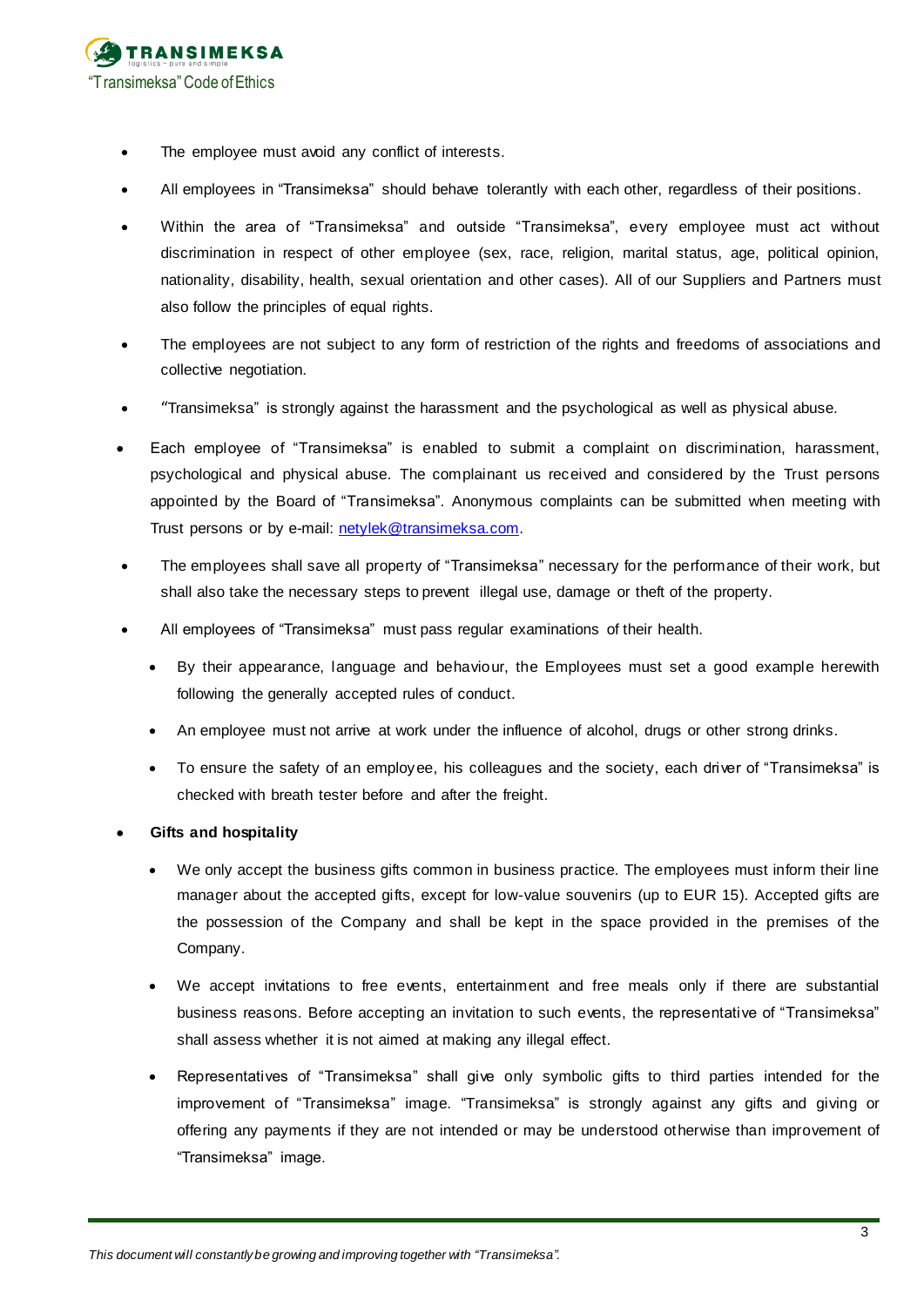

## **Support**

We do not sponsor any political parties, political organizations or politicians, and strive to ensure that the support is not used to finance any political parties or political campaigns and political campaigns as well as to refund any debt liabilities resulting from political campaigns of participants or related to political campaigns.

## **Information of "Transimeksa"**

- We ensure that all the information that we provide to each other and third parties is correct and corresponds to the facts. Representatives of "Transimeksa" must not provide, register or record any misleading or purposefully incomplete information.
- We ensure that confidential information of "Transimeksa" as well as the information entrusted to "Transimeksa" is not disclosed to third parties. Confidential information shall be transferred to persons entitled to receive such information only to the extent necessary to fulfil their functions.
- We disclose all the information, which must be disclosed pursuant to the legislation and other requirements applicable to "Transimeksa".

# **Environmentally-friendly and natural resource saving environment at the workplace**

Each employee of "Transimeksa" shall take care of ecology and conservation of natural resources at the workplace as follows:

- Shall sort the waste into special containers;
- Shall put improper waste office paper into special cardboard boxes and shall hand over to the bureau administrator after filling them;
- Shall save water and electricity in order to reduce energy consumption;
- Shall promote and actively participate in environment protection initiatives.

# **5. BUSINESS ETHICS**

- The management of "Transimeksa" and contact persons of "Transimeksa" have been trained and are well aware of business ethics of "Transimeksa".
- **Reliability of documents.** All documents related to "Transimeksa" as well as records and reports shall be accurate, clear and reliable.
- **Corruption.** Corruption in this Code is understood as any activity misusing the power entrusted by "Transimeksa" for personal gain.
	- We do not tolerate Corruption in any of its forms, and shall undertake to fight it.
	- We strive that the anti-corruption policy requirements of this Code would be followed by all our suppliers, contractors, subcontractors, electricity producers, users, consultants, agents and other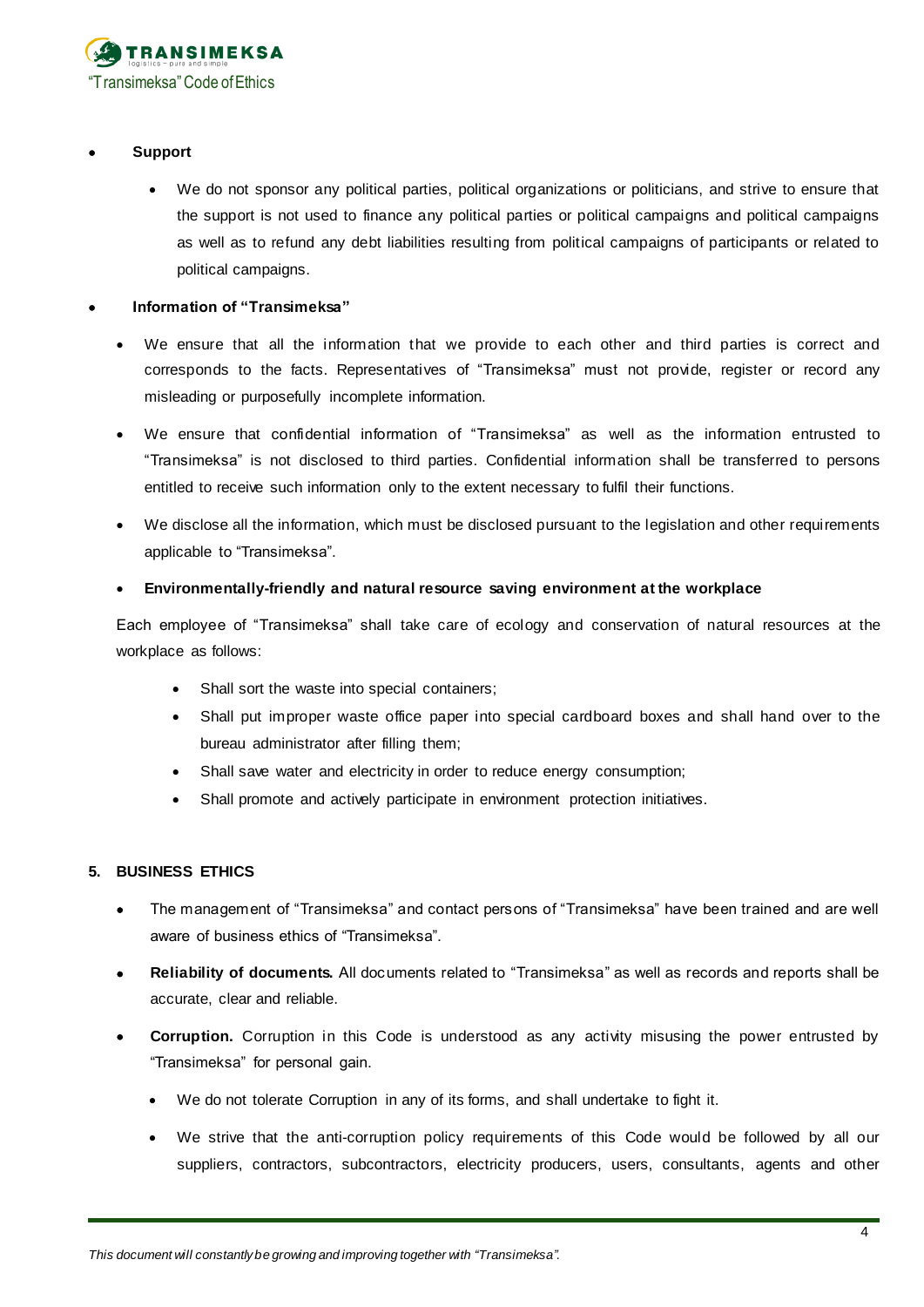

persons acting on behalf of "Transimeksa", beneficiaries as well as other business partners.

- We make every effort to ensure that the money paid to third parties such as agents, partners, vendors and consultants would not be used for corruption.
- **Bribery.** Bribe in this Code is understood as offering, giving, permission to give, request, acceptance or receipt of financial or other benefit in order to encourage wrong execution of functions or imposition of person's position. Bribe shall not necessarily mean the bribe in terms of money.
- We do not directly or indirectly offer, give and allow giving, requesting, accepting or receiving a bribe, including through any third party.

## **Imposition.**

We do not tolerate any imposition of the duties performed. Labour, financial, material resources, internal and confidential information provided by "Transimeksa" may be used only for the performance of direct duties, except for the cases where such use is expressly regulated by "Transimeksa" in writing.

**We always inform the relevant State institutions in case of the fact of giving or taking a bribe, corruption and bribery.**

## **6. CHILDREN'S LABOUR AND YOUNG EMPLOYEES**

- **Prevention of children's labour.** "Transimeksa" follows all requirements of the Convention of the United Nations on the Rights of the Child (1989) and is strictly against any children's labour. We do not tolerate children's labour neither in "Transimeksa" nor in companies of suppliers, customer or partners. If we become aware of the fact that suppliers or partners use the children's labour, in all cases we inform the appropriate State institutions.
- **Young employees.** "Transimeksa" supports the legal employment of young Employees. We ensure that young Employees are employed in accordance with applicable laws, and shall protect them from any participation or work, which, according to the circumstances or nature of the work can harm their health, safety and morality. Employment of young Employees takes place only according to the legislation, regulating the employment of persons under 18 and their working conditions, of the country where the employment is performed.

## **7. EXECUTION OF THE CODE**

- The management of "Transimeksa" shall be responsible for the implementation of the Code and shall perform regular checks of its content and compliance.
- The duty of each director is daily consolidation of the Code and supervision of its compliance. Each representative of Transimeksa" must work in accordance with this Code and is encouraged to inform of its potential violations.